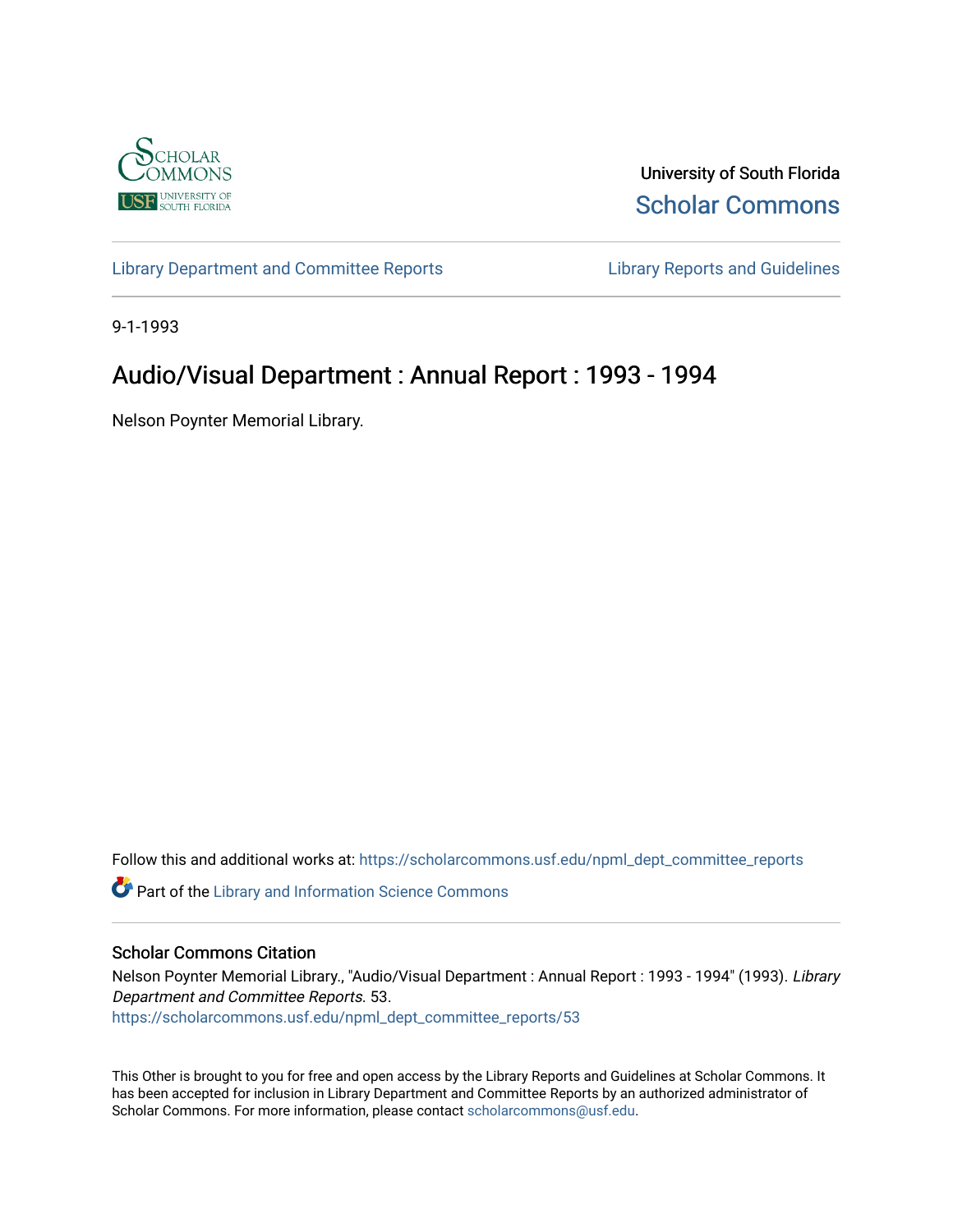# NELSON POYNTER MEMORIAL LIBRARY

### INSTRUCTIONAL MEDIA STATISTICS FOR AUGUST 1994

#### **SERVICES**

| <b>Equipment Delivery &amp; Set up</b> | 184   |
|----------------------------------------|-------|
| <b>Film and Video Showing</b>          | 6     |
| Photography                            | 9     |
| Video duplication                      | 22    |
| Live Video Recording                   | 6     |
| <b>Broadcast Video Recording</b>       | 6     |
| <b>Audio Recording</b>                 | 4     |
| <b>Audio Duplications</b>              | 22    |
| <b>Films Acquired</b>                  | 5     |
| <b>Videotapes Acquired</b>             | 19    |
| <b>ID's Taken</b>                      | 526   |
| <b>Transparency Production</b>         | 55    |
| <b>Other Media Production</b>          | 68    |
| Items placed on reserve                | 53    |
| <b>AV Reference</b>                    | 244   |
| <b>SERVICES TOTAL</b>                  | 1,229 |
| <b>DEPARTMENT TOTAL</b>                | 2,424 |

### PREVIOUS YEARS TOTALS

| DEPARTMENT TOTAL |       | <b>SERVICE TOTAL</b> |
|------------------|-------|----------------------|
| 1993             | 2,787 | 1,372                |
| 1992             | 2,048 | 803                  |
| 1991             | 1,757 | 944                  |
| 1990             | 1,993 | 678                  |
| 1989             | 2,445 | 900                  |
| 1988             | 2,250 | 928                  |
| 1987             | 2,853 | 924                  |
| 1986             | 1,526 | 606                  |
|                  |       |                      |